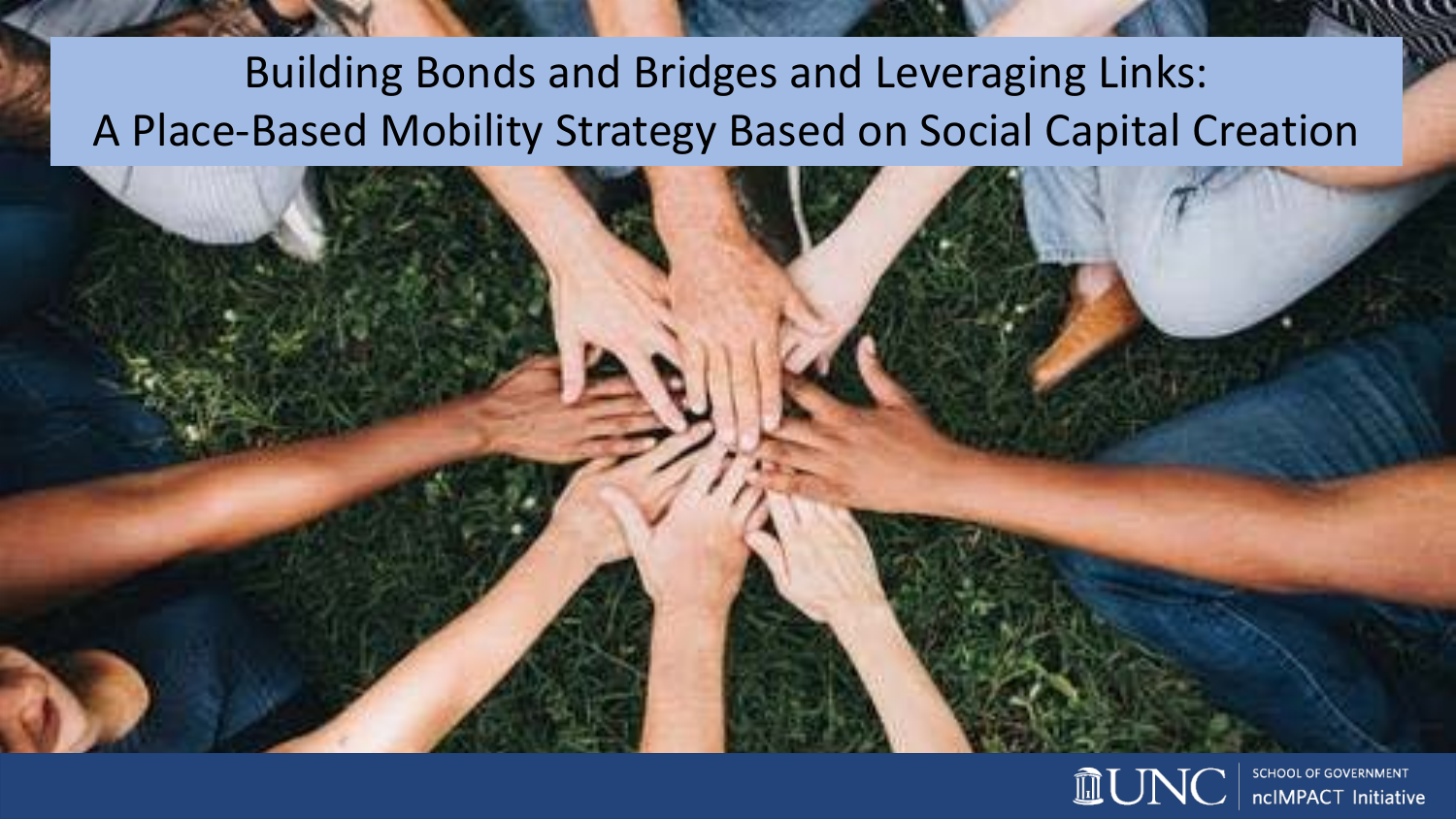### Agenda



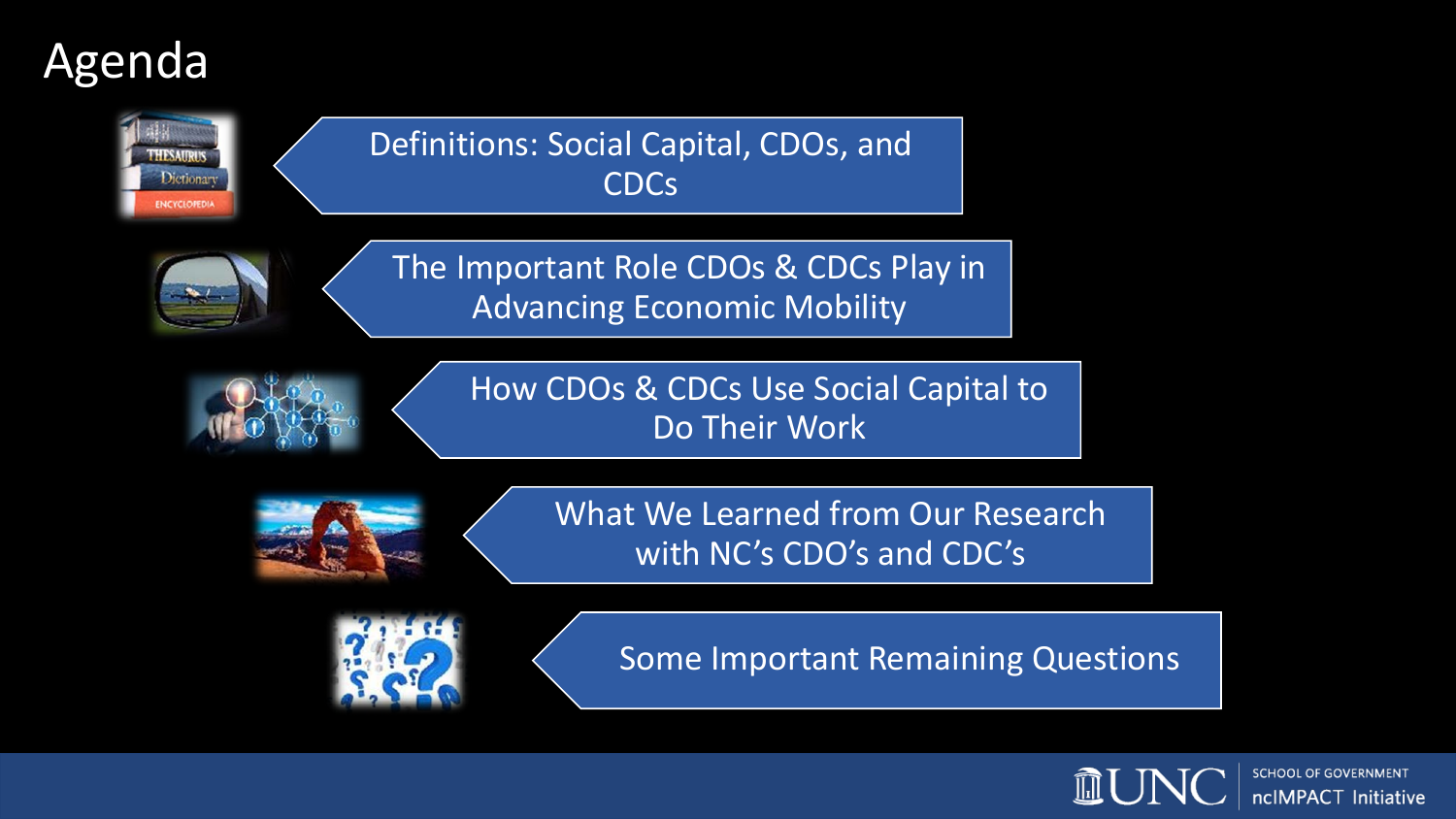

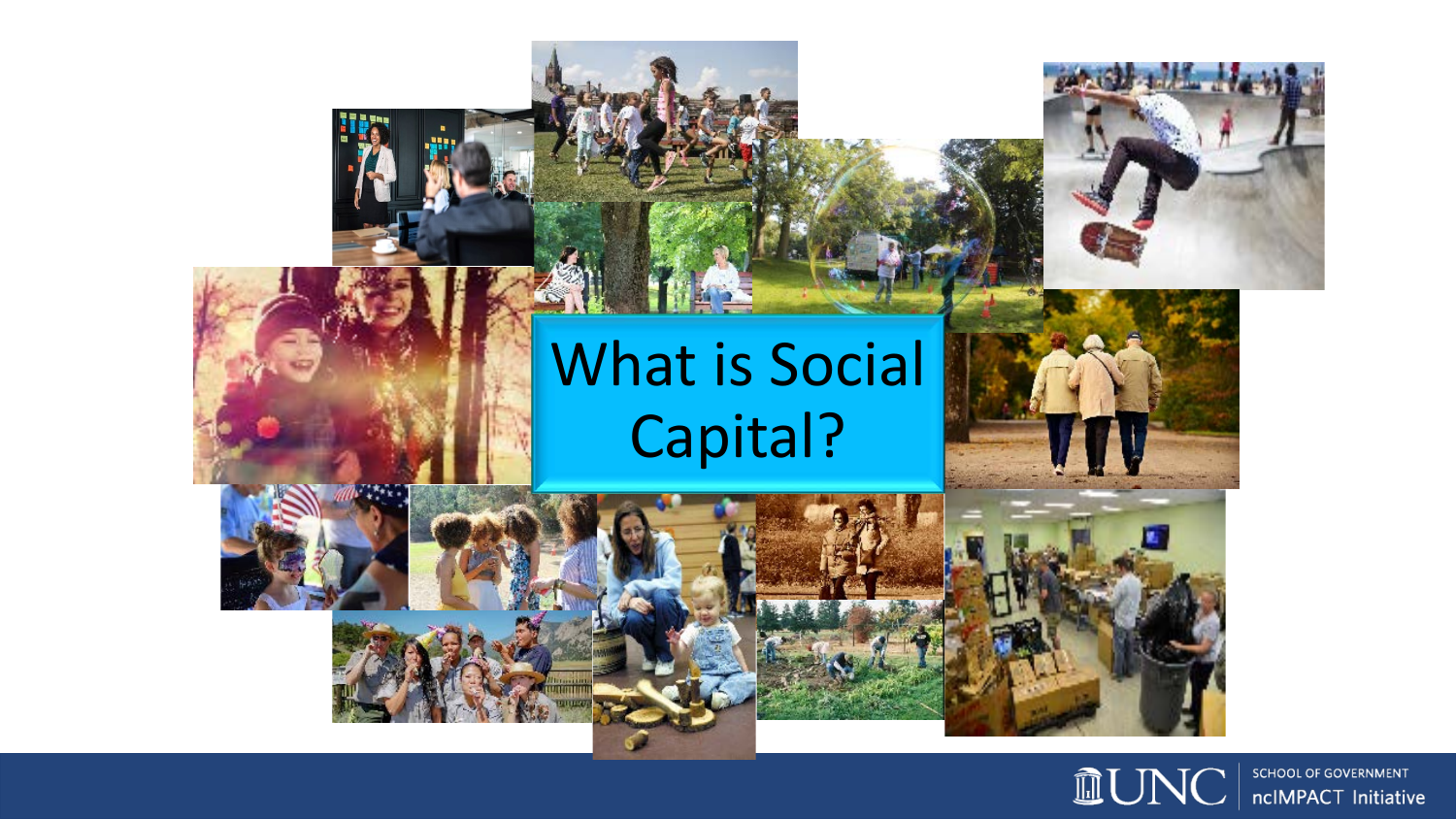#### Types of Social Capital



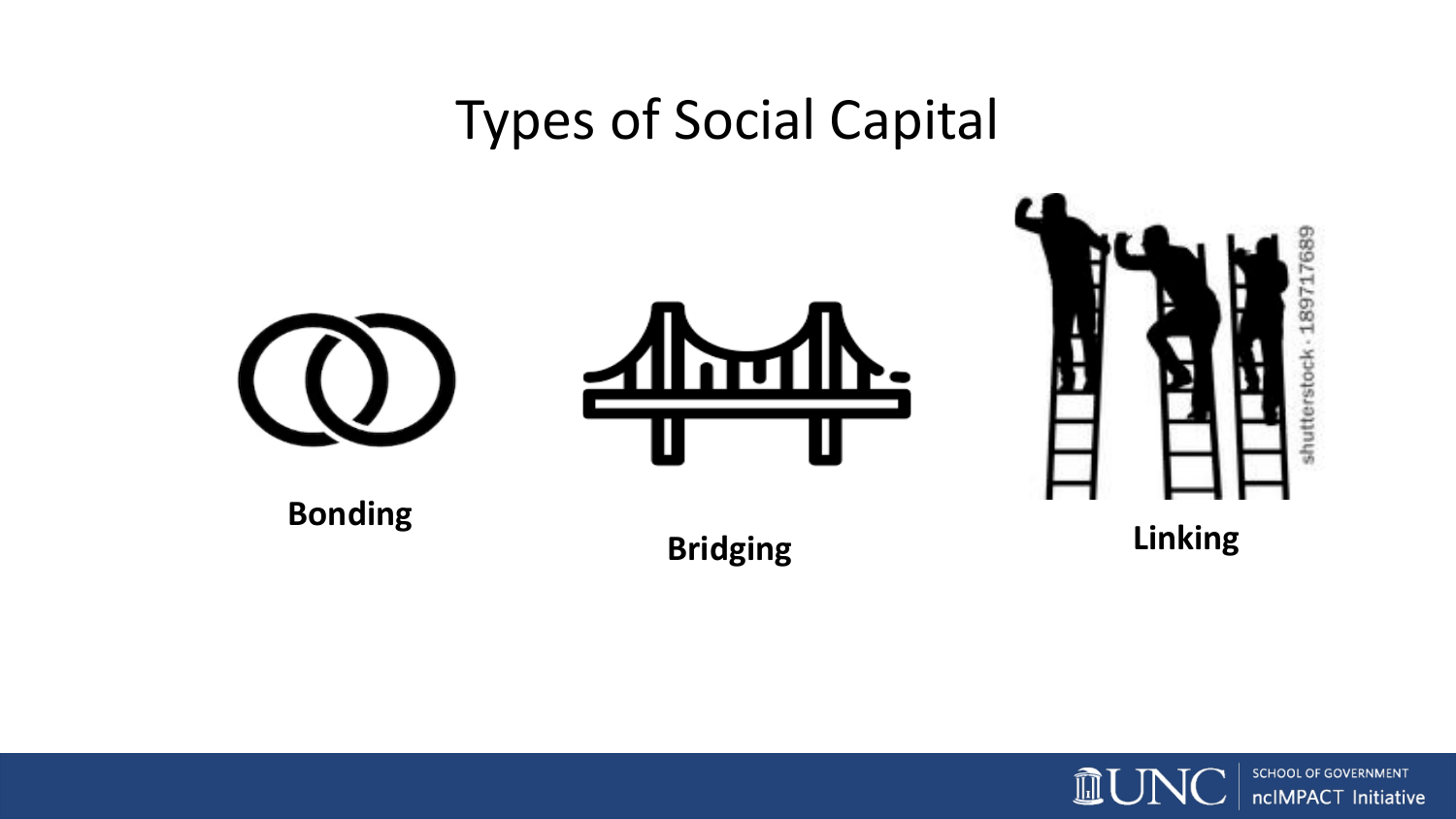#### **What distinguishes CDCs?**

**What are CDOs?**

501(c)(3) organizations that work to develop the social, economic and physical dimensions of geographic communities

Focus is on localism

Requires comprehensive programming

Believes in community control

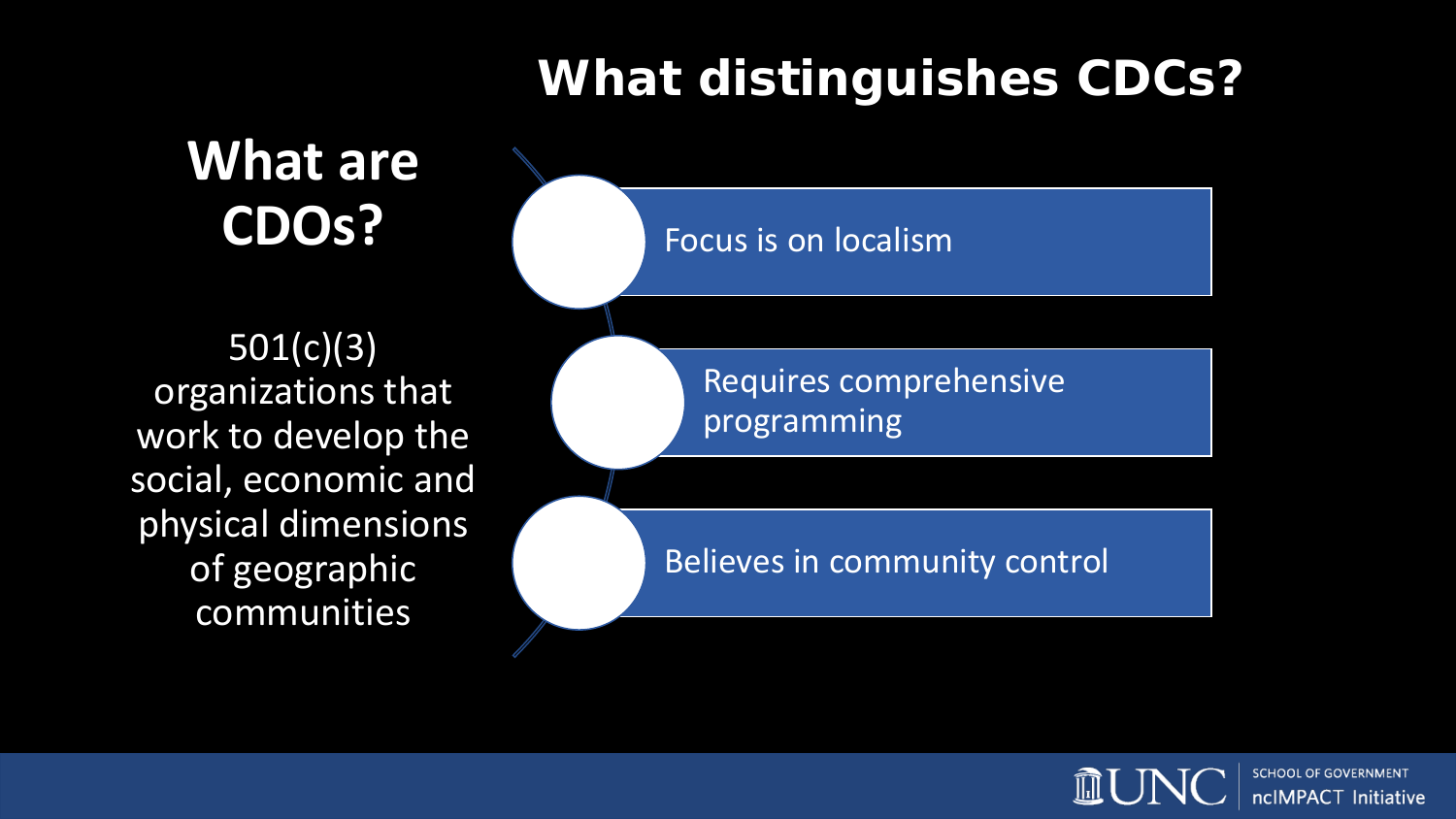# Social Capital in North Carolina

**Social Capital Index** 

Normalized Values



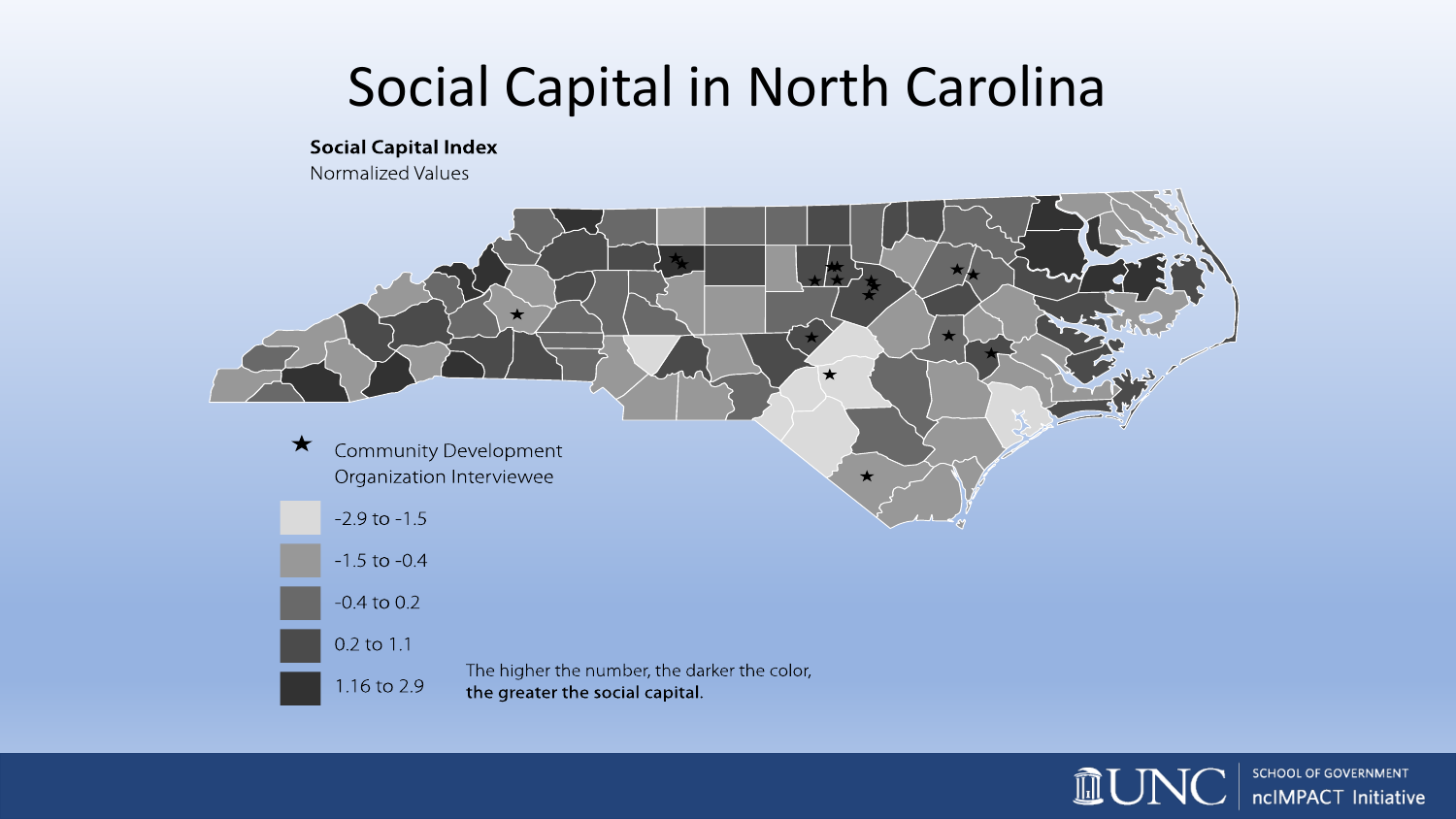# Income in North Carolina



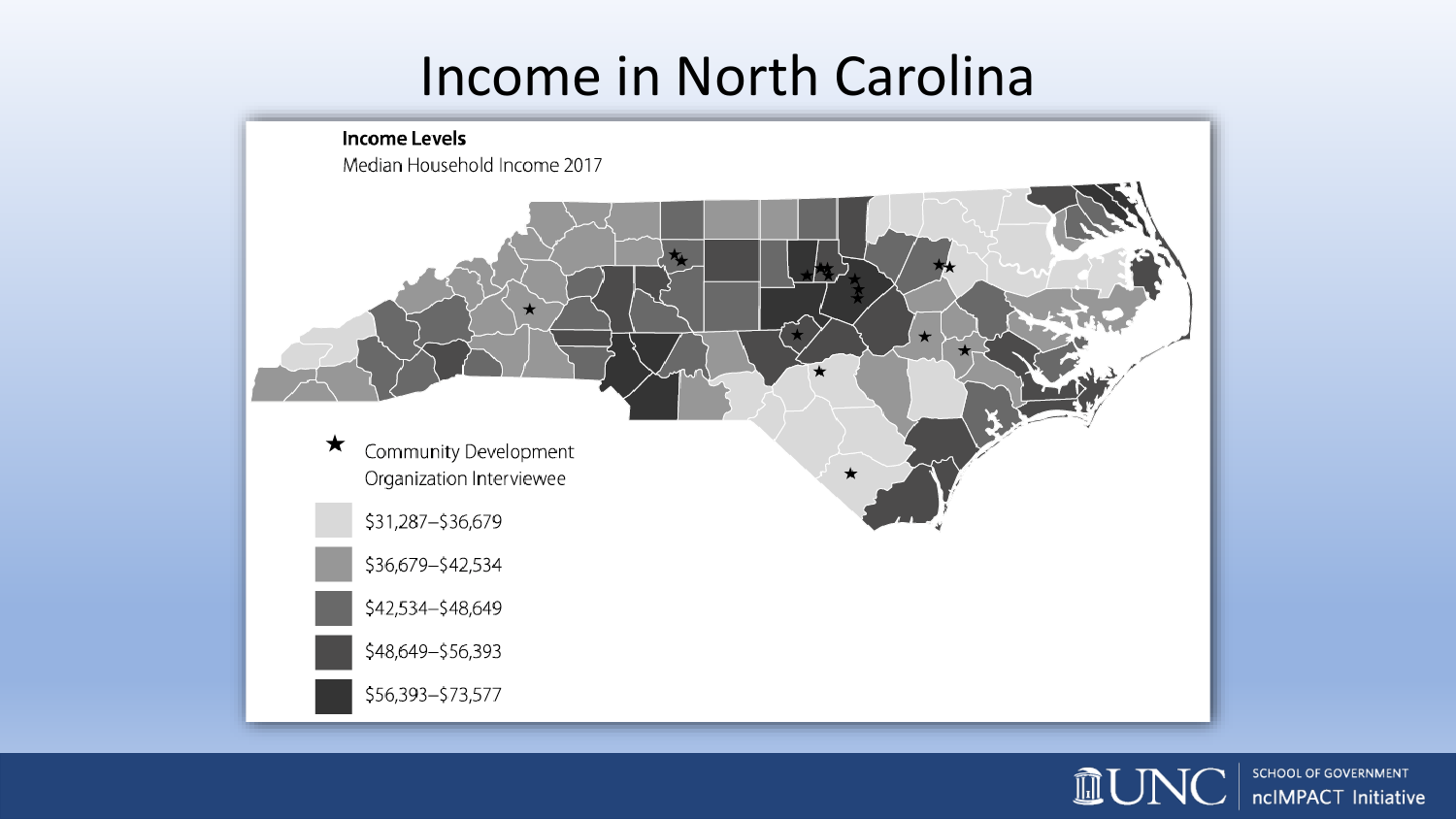### Providing Pathways to the Middle Class for Residents of Low-Income **Communities**



Respondent Messenger Trust Beacon Distributor







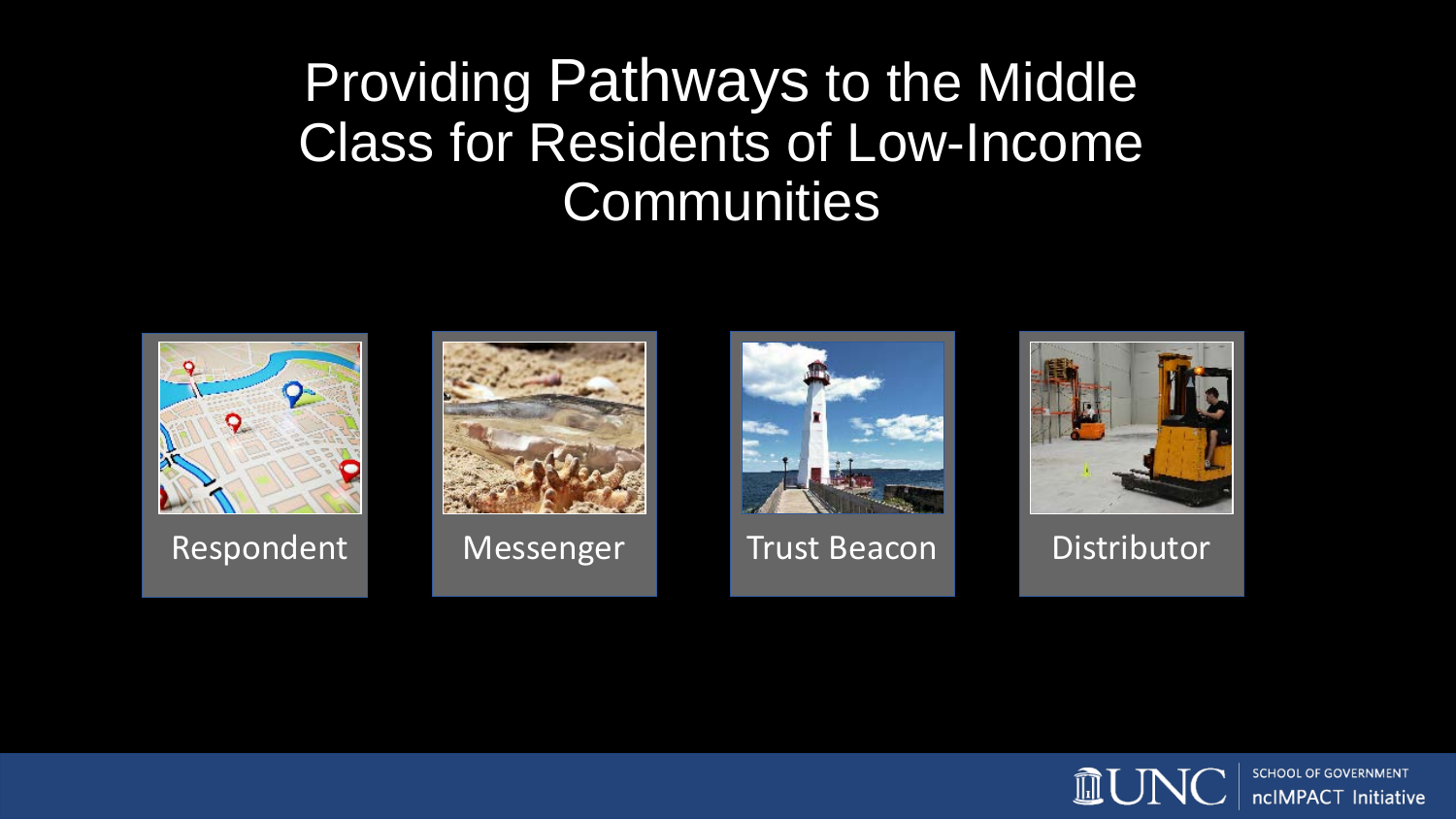# *OUR FINDINGS*

Social Capital is intertwined in program delivery

**Linking** capital is vital to financial and political support

Social capital is placedbased

CDOs focus on bridging capital



 $\frac{1}{2}$   $\frac{1}{2}$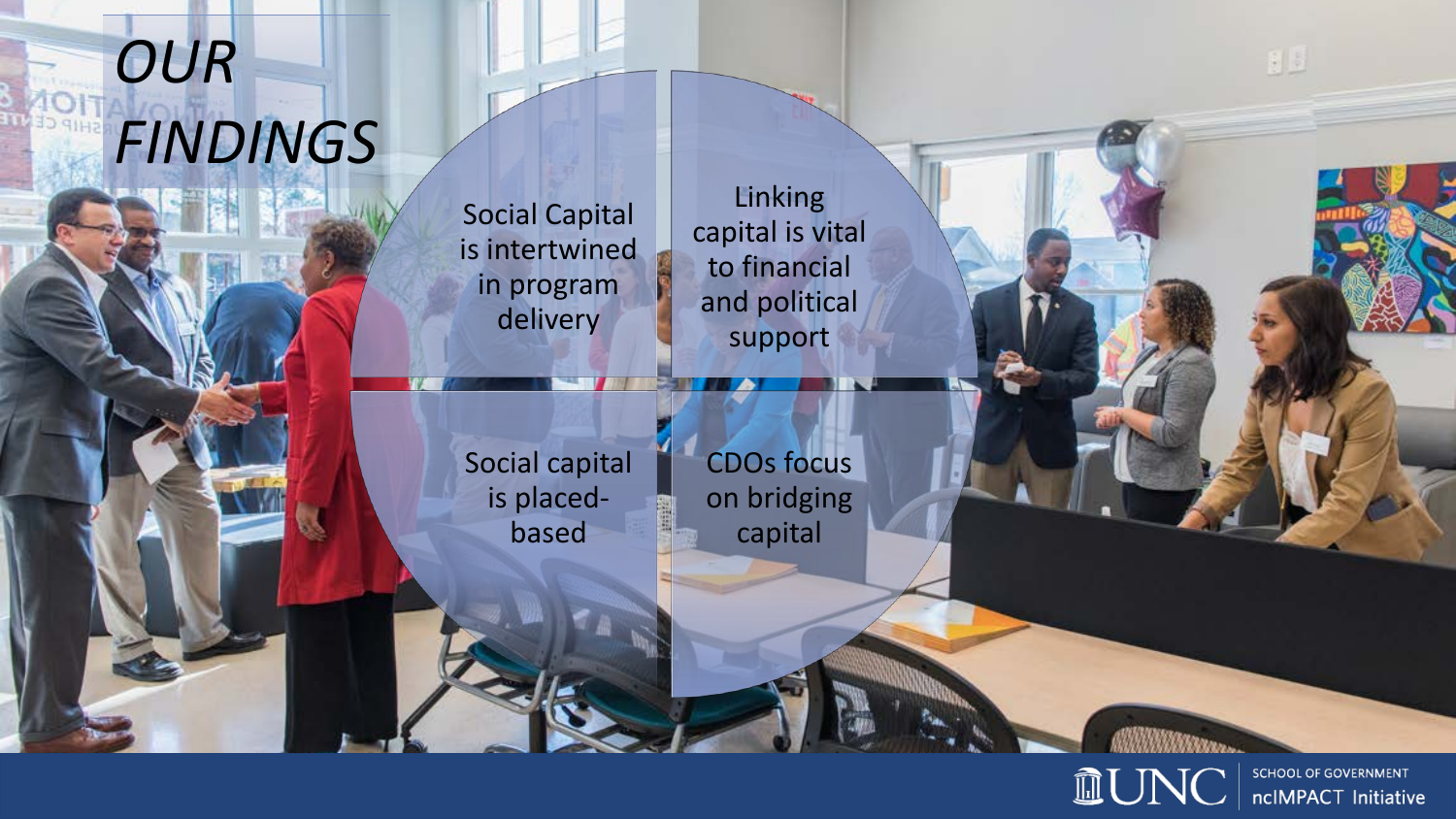# Remaining Questions for Further Research

- **Are CDC's missing an opportunity to fully leverage bonding** capital?
- $\triangleright$  How sustainable is linking capital that is based on relationships?
- **≻Do rural and urban places need differing CDC social capital** approaches?
- Would formalizing and evaluating their social capital strategies lead to better CDC outcomes?